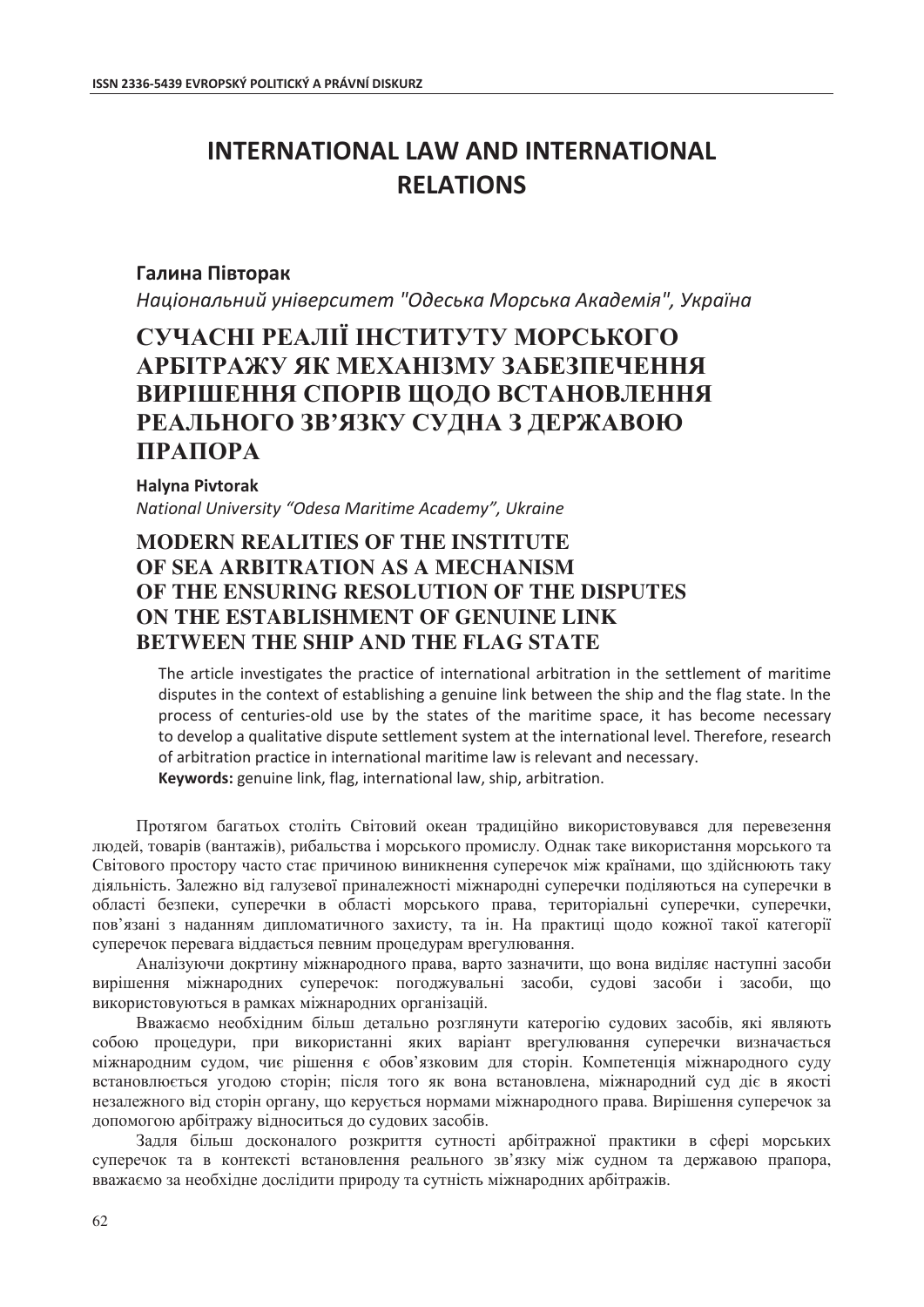$\overline{a}$ 

Арбітраж як засіб вирішення міжнародних суперечок широко використовувався в античні часи, зокрема, в Стародавній Греції. В середні віки і в Новий час до нього зверталися рідше. Своє друге «народження» міждержавний арбітраж пережив у XIX ст.<sup>1</sup>. Становлення інституту морського арбітражу бере свій початок з XVIII-XIX століть, одночасно з бурхливим розвитком торгівлі і промисловості в цей період. Торговий і морський арбітраж розвивався в цей час під егідою комерційних асоціацій, торгових, морських, фондових бірж і торгових палат.

Прийнято виділяти постійні і разові (ad hoc) арбітражні суди. До числа перших відноситься Постійна палата Третейського суду (Permanent Court of Arbitration), заснована Конвенцією про мирне розв'язання міжнародних зіткнень 1899 р., яка переглянута в 1907 р.<sup>2</sup>. Під егідою Постійної палати Третейського суду було розглянуто близько 50 справ, у тому числі справа, яка безпосередньо стосується предмету нашого дослідження. Обставини цієї справи будуть розглянуті надалі.

Арбітражні суди ad hoc формуються для розгляду однієї конкретної справи, та які припиняють своє існування після розглялу. Всі аспекти їх ліяльності визначаються уголою сторін. В якості арбітрів ad hoc обираються глави міжнародних організацій, глави держав, відомі юристи і т.д. Сторони можуть довірити розгляд спору одному арбітру або складу з трьох або п'яти арбітрів. В останньому випадку сторони призначають по рівній кількості арбітрів, а ці арбітри або самі сторони призначають старшого арбітра.

Норми, що передбачають арбітражний розгляд морських спорів, містяться в ряді міжнародних конвенцій і регіональних угод, таких як Конвенція ООН з морського права 1982 р.<sup>3</sup>, Конвенція по запобіганню забрудненню з суден 1973 р.<sup>4</sup>, Конвенція про захист Середземного моря від забруднення 1976 р., Конвенція щодо втручання у відкритому морі у випадках аварій, які призводять до забруднення нафтою 1969 р., і інших.

В контексті нашого дослідження найбільший інтерес для нас представляє Конвенція ООН з морського права 1982 року, яка вводить специфічні форми використання третейського розгляду у вигляді загального і спеціального арбітражу.

Загальний арбітраж застосовується для вирішення спорів, що стосуються тлумачення або застосування Конвенції (Додаток VII до Конвенції 1982 р); спеціальний арбітраж – для розгляду тільки певної категорії спорів (Додаток VIII).

Арбітраж розглядається в Конвенції 1982 року як одна з обов'язкових процедур, до якої держави можуть вдатися лише в тому випадку, якщо не вдалося врегулювати суперечку засобами за своїм вибором (ст. 28) і якщо між ними немає зобов'язань по загальним, регіональним та двостороннім договорам про розгляд суперечки певним чином (ст. 282).

Вважається, що держава погодилася на арбітраж, якщо вона зробила відповідну письмову заяву про це під час підписання, ратифікації або приєднання до Конвенції 1982 р. (п.1 ст. 287). Якщо спір, стороною якої є держава - учасник Конвенції не передбачена заявою, то держава може врегулювати таку суперечку тільки шляхом арбітражу (п. 3 ст. 287). Обов'язковий арбітражний розгляд застосовується і в тому разі, якщо держави не дійшли згоди з приводу процедури розгляду спора.

Арбітраж утворюється зі списку арбітрів, що знаходиться у віданні Генерального секретаря ООН. Будь-яка держава-учасниця має право призначити чотирьох осіб, кожен з яких повинен мати досвід і користуватися найвищою репутацією справедливої, компетентної та чесної людини (ст. 2 Додатка VIII). Арбітраж складається з п'яти членів: по одному члену призначає кожна сторона в суперечці, а три інших призначаються тими ж сторонами за угодою між собою (з числа цих трьох членів сторони призначають голову). Арбітраж встановлює власну процедуру, якщо сторони не домовилися про інше (ст. 5). Якщо сторони не можуть домовитися про зазначені призначення, вони здійснюються Головою Міжнародного трибуналу з морського права.

<sup>&</sup>lt;sup>1</sup> Толстых, В.Л. (2013). Международный арбитраж в Древней Греции. *Древнее право. Ivs antiqvvm, 2 (27), 2*8.<br><sup>2</sup> Конвенція про мирне розв'язання міжнародних зіткнень від 18 жовтня 1907 року (Верховна Рада України).

Офіційний веб-сайт Верховної Ради України. <http://zakon4.rada.gov.ua/laws/show/995\_938>.<br><sup>3</sup> Конвениія Організації Об'єднаних Націй з морського права від 10 грудня 1982 року (Верховна Рада України).

Офіційний веб-сайт Верховної Ради України. <http://zakon5.rada.gov.ua/laws/show/995\_057>.<br><sup>4</sup> Міжнародна конвенція по запобіганню забрудненню з суден 1973 року (Верховна Рада України). Офіційний

 $e$ 6-сайт Верховної Ради України. <http://zakon2.rada.gov.ua/laws/show/896\_009>.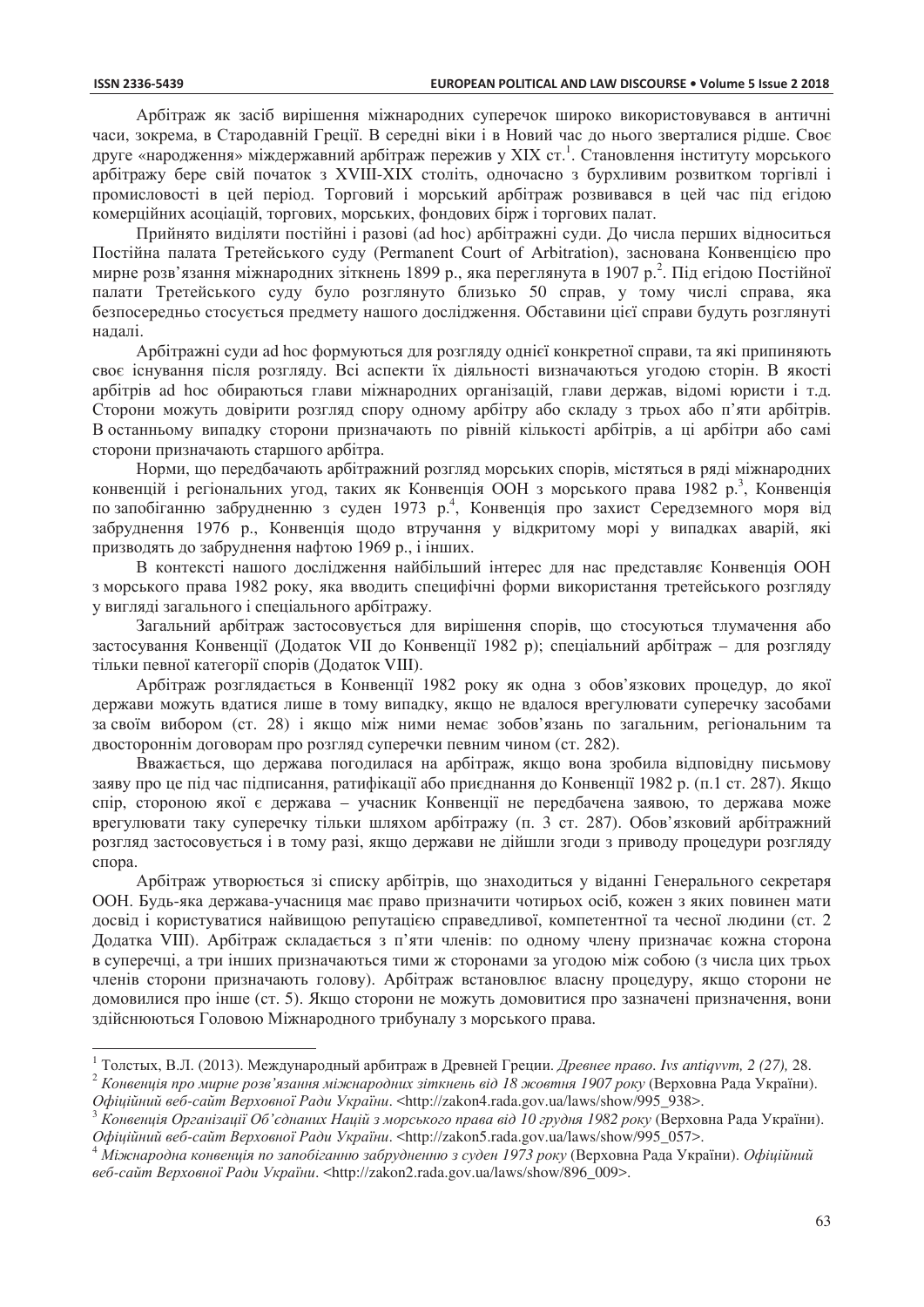Якщо одна зі сторін у суперечці не з'являється в арбітраж або не надає своїх аргументів, інша сторона може просити арбітраж продовжити розгляд та прийняти рішення. Відсутність сторони або неподання стороною своїх аргументів не є перешкодою для здійснення розгляду.

Рішення арбітражу приймається більшістю голосів і оскарженню не підлягає, якщо сторони в суперечці заздалегідь не домовилися про процедуру оскарження. Також варто зазначити, що доктрина та практика свідчить про можливість оскарження арбітражного рішення. Підставами такого оскарження визнаються перевищення свої повноважень судом; внаслідок недобросовісного судового провадження; якщо третейський суд відмовиться вислухати покази сторін; якщо зміст рішення не відповідає законам міжнародного та загальнолюдського права $^{\rm l}$ .

Конвенція 1982 року передбачає новий спосіб застосування арбітражного розгляду для вирішення спорів в деяких спеціальних і технічних областях відносин між державами – спеціальний арбітраж.

Спеціальний арбітраж відповідно до Конвенції 1982 року носить обов'язковий характер і застосовується для певної категорії спорів, що стосуються рибальства, захисту і збереження морського середовища, морських наукових досліджень, судноплавства, включаючи забруднення з суден і в результаті захоронення відходів (ст. 1 Додаток VIII до Конвенції 1982 р). Потрібно відзначити, що спеціальний арбітраж володіє більш широкою компетенцією, що виходить за рамки традиційних арбітражних функцій. Він має право на прохання сторін проводити розслідування, встановлювати факти, що викликали спір. Що стосується тлумачення або застосування положень Конвенції, на прохання сторін може формулювати рекомендації для розгляду сторонами спірних питань. Однак проведений нами аналіз справ, які були розглянуті цим арбітражем, показав, що за весь час свого існування спеціальний арбітраж ще жодного разу не розглядав справ, які стосуються встановлення та визнання реального зв'язку між судном та державою прапора. Хоча саме ця категорія справ (суперечок) підлягає розгляду цим судом. На перший погляд може здатися, що відсутність звернень до арбітражу говорить про те, що проблеми реального зв'язку не існує, проте раніше викладений нами матеріал говорить про інше. Відсутність реального зв'язку між судном та державою прапора є гострою та дуже актуальною проблемою сучасного судноплавства.

Як відзначає Н.А. Брехова, у ряді держав світу поширений інституційний арбітраж, а в морських державах, таких, як Російська Федерація, Англія, Німеччина, Польща, Україна та ін., – інституційний морський арбітраж, який розглядає спори суб'єктів морських господарських відносин – господарських організацій всіх видів власності, що здійснюють комерційну та іншу діяльність у Світовому океані<sup>2</sup>. Так, на сьогоднішній день в світі налічується більше 25 морських арбітражів. Ефективність вирішення морських спорів спеціалізованими арбітражами обумовлена низкою факторів: спеціалізацією таких органів на розгляді виключно морських спорів; функціонуванням їх на постійній основі; професіоналізмом суддівського складу, в якому представлені досвідчені фахівці в галузі морського права<sup>3</sup>. До таких арбітражів слід віднести:

– Лондонську асоціацію морських арбітрів (The London Maritime Arbitrators Association);

– Суспільство морських арбітрів, м. Нью-Йорк, США (Society Of Maritime Arbitrators);

– Арбітражний інститут Торгової палати Стокгольма (Arbitration Institute of the Stockholm Chamber of Commerce);

– Асоціація морських арбітрів, м. Гамбург, Німеччина (German Maritime Arbitration Association);

– Міжнародний арбітражний суд для морського і річкового судноплавства, м. Гдиня, Польща (International Court of Arbitration for Marine and Inland Navigation) та інші.

Необхідно зауважити, що, як правило, спеціалізовані арбітражні суди розглядають суперечки, що виникають з договорів перевезення, фрахтування, експедиторських і брокерських договорів; договорів страхування; а також спори з приводу зіткнення суден і надання допомоги суднам; ушкодження суднами берегового обладнання і пристроїв; випадки загальної аварії. Тобто це такі категорії спорів, які вже передбачають наявність реально існуючого зв'язку між судном та

 $\overline{a}$ 

<sup>&</sup>lt;sup>1</sup> Блюнчли, И. (2010). Современное международное право цивилизованных государств, изложенное в виде  $κο$  $δ$ *eκca*. **Moc***k*Ba, 294.

 $^{2}$  Брехова, Н.А. Современные арбитражные средства разрешения морских споров. *Юридическая* 

Россия. Федеральный правовой портал. <http://www.law.edu.ru/doc/document.asp?docID=1140481>.<br><sup>3</sup> Джунусова, Д.Н. (2015). Международно-правовой режим Мирового океана. Астрахань: Издательский дом «Спутник+».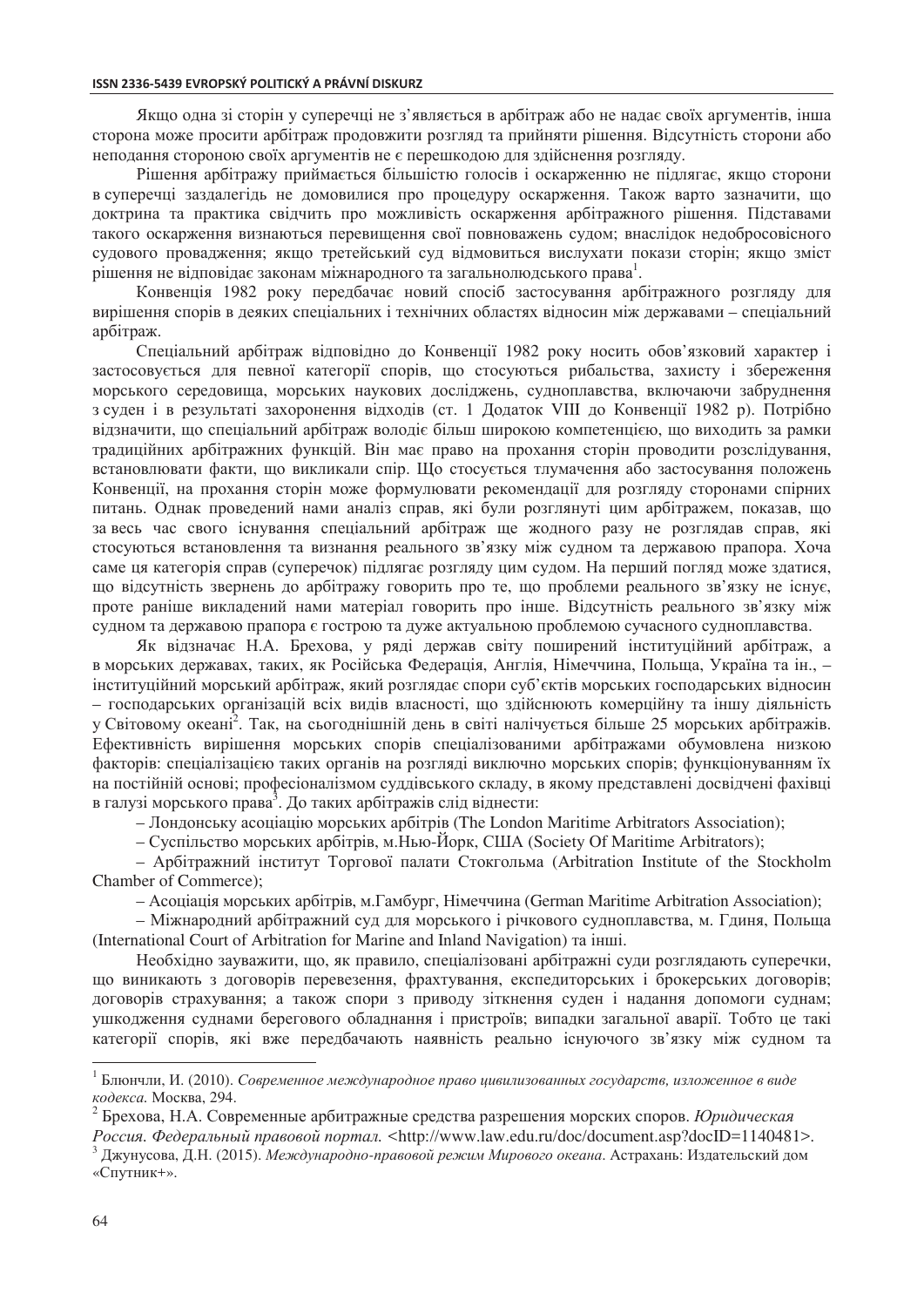державою прапора. Відсутність такого зв'язку не є предметом позову, однак така відсутність серйозно ускладнює розгляд цих справ, внаслідок чого вирішення суперечки триває не один рік.

Однак в арбітражній практиці вимога реального зв'язку була не безпрецедентною і застосовувалася у справах про дипломатичий захист у якості механізму визначення пріоритетності вимоги держави про найбільш ефективний зв'язок.

Досліджуючи принцип реального зв'язку судна з державою прапора, немало важливим аспектом є аспект національності судна, через який в подальшому розкривається зв'язок судна з державою свого прапора. Розглядом таких аспеків у справі Muscat Dhows ще в 1905 році зайнялася Постійна Палата Третейського Суду.

У березні 1862 уряди Франції та Великої Британії підписали декларацію, в якій вони взаємно погодились поважати незалежність султана Маската. Суперечка виникла між двома країнами, коли Франція видала документи для деяких суб'єктів султана, які дозволяли їм здійснювати плавання під французьким прапором, а потім вимагали позаземні права в територіальних водах султана. Як лідери міжнародного руху по скороченню рабовласницької торгівлі, британці протестували проти надання французьких прапорів арабським дхаунам (традиційним одномачтовим каботажним суднам), адже таке надання права плавання порушувало договірні зобов'язання. Зокрема, привілей проти обшуків суден із французьким прапором використовувався арабськими торговцями, які займалися рабовласницькою торгівлею уздовж узбережжя Східної Африки. Виходячи з цього, Великобританія висловила протест проти надання французьких прапорів арабським дхаунам після заборони рабства, шляхом підписання Генерального акта Брюссельської конференції від 2 липня 1890 року. Розбіжність поглядів на значимість згаданої заяви 1862 р. щодо концесії французького прапора та характеру привілеїв та імунітету, заявлених суб'єктами султана. Будучи нездатним домовитися, ці два уряди вирішили подати питання на розгляд до арбітражу.

Рішення по цій справі спочатку встановило міжнародну юриспруденцію щодо суверенного права, пов'язаного з наданням національності суднам. У цьому випадку Постійна Палата Третейського Суду заявила, що «кожен суверен самостійно визначає, кому він надає право здійснювати плавання під своїм прапором і визначає правила, які регулюють таке надання»<sup>1</sup>. Принцип Muscat Dhows був повторений у 1953 р. Верховним судом Сполучених Штатів у рішенні Lauritzen v. Larsen, у якому було зазначено, що «кожна держава відповідно норм міжнародного права самостійно визначає, кому вона надає право здійснювати плавання під своїм прапором та визначає умови, за якими буде здійснюватись надання національності торговельним суднам»<sup>2</sup>. Проведений аналіз подальшої діяльності Постійної Палати Третейського Суду, а також інших арбітражних установ дає змогу казати про те, що на цьому розгляд подібних справ, щодо встановлення національності судна чи встановлення дійсно існуючого реального зв'язку судна з державою прапора відсутній.

Однак виникає питання: чому при наявності такої кількості арбітражних органів, в тому числі і спеціалізованих морських арбітражів, метою створення яких є безпосереднє вирішення міждержавних спорів в судноплавстві, держави на практиці фактично не звертаються до таких установ з приводу встановлення істини щодо реального зв'язку та усіх наслідків, який він породжує?

Що ж стосується України, то в нашій державі також існує спеціалізована арбітражна установа, а саме Морська арбітражна комісія при Торгово-промисловій палаті України (далі – МАК при ТПП України), яка є самостійною постійно діючою арбітражною установою (третейським судом), що здійснює свою діяльність відповідно до Закону України «Про міжнародний комерційний арбітраж» від 24 лютого 1994 року<sup>3</sup>, Положення про морську арбітражну комісію при ТПП України і Регламенту. Морська арбітражна комісія вирішує спори із договірних та інших цивільно-правових відносин, що виникають при здійсненні торгового мореплавства незалежно від того, чи є сторонами таких відносин суб'єкти українського або іноземного або лише українського чи тільки іноземного права.

 $\overline{a}$ 

<sup>&</sup>lt;sup>1</sup> Толстых, В.Л. (2013). Международный арбитраж в Древней Греции. *Древнее право. Ivs antiqvvm*, 2 (27), 28-45.

 $2$  Lauritzen v. Larsen, United States Supreme Court (1953).

<sup>&</sup>lt;sup>3</sup> Закон про міжнародний комерційний арбітраж 1994 (Верховна Рада України). Відомості Верховної Ради *ɍɤɪɚʀɧɢ, 25,* 198.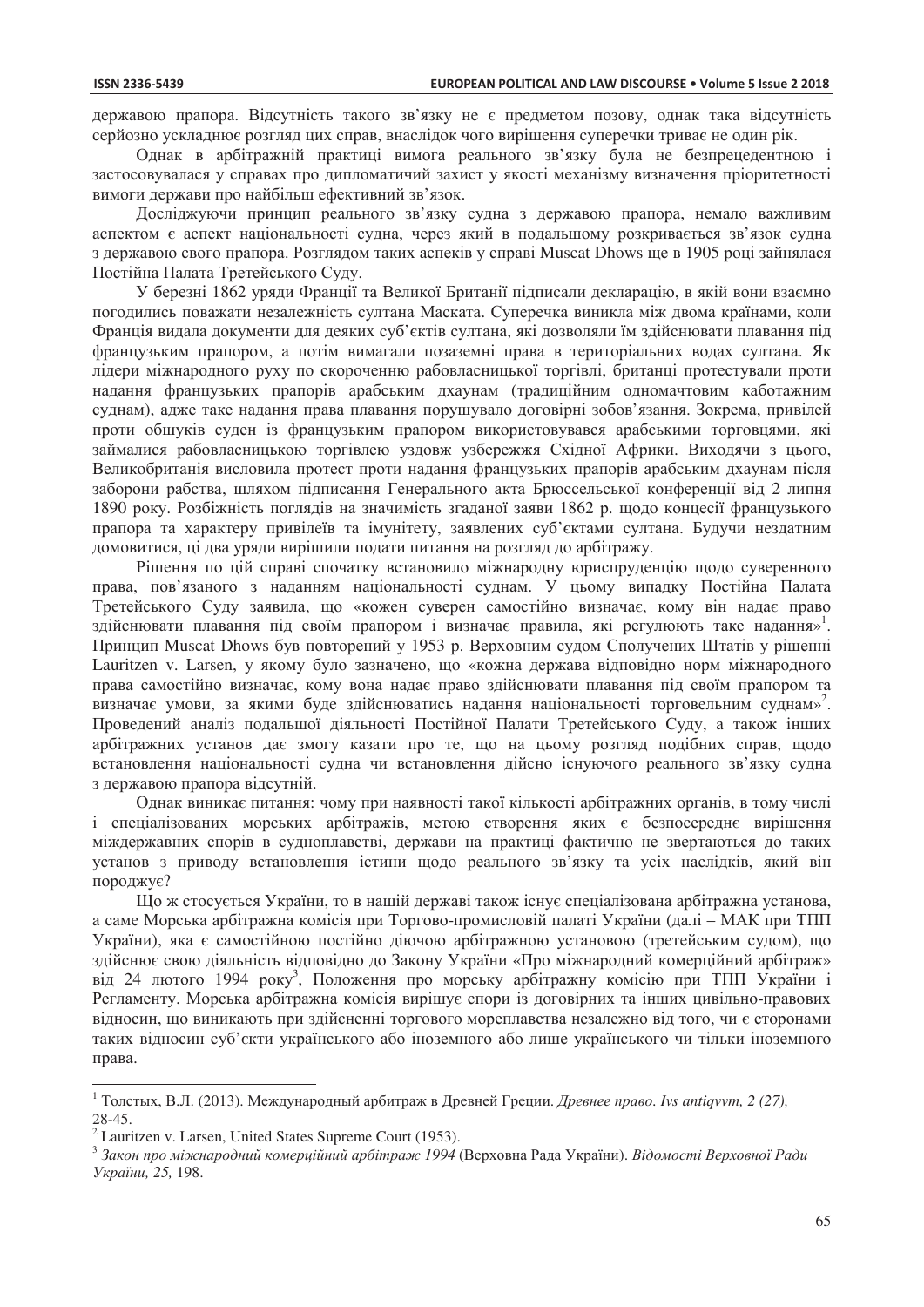### **ISSN 2336-5439 EVROPSKÝ POLITICKÝ A PRÁVNÍ DISKURZ**

Відповідно до п.3 Додатку № 2 до Закону України «Про міжнародний комерційний арбітраж», Морська арбітражна комісія вирішує також спори, що виникають у зв'язку з плаванням морських суден і суден внутрішнього плавання по міжнародних ріках, а також спори, пов'язані із здійсненням суднами внутрішнього плавання закордонних перевезень. Хоча в Україні інститут національності судна врегульований законодавчо, він, перш за все, є правовим, реальним зв'язком між судном та державою, законодавство якої на нього розповсюджується. Принцип реального зв'язку судна з державою прапора також визнаний Україною. Однак все одно існують проблеми, які виникають через реалізацію цих правових норм. МАК щорічно розглядає від декількох десятків до півтори сотні справ і як не дивно, на сьогоднішній день не зафіксовано ще жодного позову, з яким би звернулися до МАК при ТПП України з приводу вирішення цих проблем.

Варто повернутись до раніше поставленого питання та дати на нього відповідь. А саме чому при наявності такої кількості арбітражних органів, у тому числі і спеціалізованих морських арбітражів, держави на практиці не звертаються до таких установ з приводу встановлення істини щодо реального зв'язку та усіх наслідків, який він породжує? Проаналізувавши наше вітчизняне законодавство щодо інституту реального зв'язку судна з державою прапора, то як не дивно, правове регулювання даної сфери правовідносин в нашій країні майже повністю відсутнє. Кодекс торговельного мореплавства України від 23 травня 1995 року містить наступні статті: «Державна реєстрація суден» (ст.26), «Умови реєстрації» (ст.27), «Національна належність судна. Право плавання під Державним прапором України» (ст.32)<sup>1</sup>, однак зміст даних правових норм взагалі не вказує на необхідність наявності реального зв'язку судна з державою прапора, так і в цілому даний Кодекс не містить будь-якого посилання на принцип реального зв'язку.

Конвенція про умови реєстрації суден 1986 року змогла б внести свої правові корективи та прояснити ряд питань, які на сьогодні досі залишаються актуальними як на міжнародній арені, так і безпосередньо в українському законодавстві, але, нажаль, вона досі не вступила в силу через не приєднання до Конвенції більшості держав відкритої реєстрації.

Рядом держав була ратифікована Конвенція ООН з морського права 1982 року, яка стала частиною і нашого законодавства. Вона автоматично внесла всі дискусійні та проблематичні аспекти, які існували та існують на міжнародному рівні щодо встановлення та подальшої реалізації принципу реального зв'язку в законодавство країн. Саме цим пояснюється той факт, що арбітражна практика в контексті розгляду справ щодо встановлення реального зв'язку судна з державою прапора майже відсутня. Морські перевезення міцно закріпили свої лідерські позиції на ринку транспортних перевезнь, тому варто ще раз наголосити, що проблема існування реального зв'язку судна з державою прапора ще довгий час буде залишатися актуальною та принциповою, адже спроби вирішення данного питання здійснювались, але вони не призвели до позитивних результатів.

Отже, на основі вищезазначеного, маємо дійти висновку, що при достатньо добре розробленому механізмі розгяду справ арбітражними судами, такі суди фактично не залучаються державами і не виконують весь можливий спектр своїх повноважень.

За підсумками варто зазначити, що за відсутністю конкретизованого правового регулювання нституту реального зв'язку судна з державою прапора арбітражні установи не можуть повноцінно функціонувати та вдосконало розглядати суперечки з цих питань. Тому досягнення результату щодо впровадження дійсно працюючого правового регулювання інституту реального зв'язку, а не формального, залежить лише від бажання держав бачити в своєму законодавстві такі правові норми, однак на практиці ряд держав навмисне уникають цього, адже цей факт породжує причиннонаслідковий зв'язок у вигляді відповідальності.

#### **References:**

- 1. *Konventsiia pro myrne rozviazannia mizhnarodnykh zitknen 1907* [The Convention on the Peaceful Settlement of International conflicts, 1907] (The Verkhovna Rada of Ukraine)*. Ofitsiinyi veb-sait Verkhovnoi Rady Ukrainy* [The official website of the Verkhovna Rada of Ukraine] <http://zakon4.rada.gov.ua/laws/show/995\_938>. [in Ukrainian].
- 2. *Mizhnarodna konventsiia po zapobihanniu zabrudnenniu z suden 1973 roku* [International Convention for the Prevention of Pollution from Ships, 1973] (The Verkhovna Rada of Ukraine)*. Ofitsiinyi veb-sait*

 $\overline{a}$ 

<sup>&</sup>lt;sup>1</sup> Кодекс торговельного мореплавства України 1995 (Верховна Рада України). Відомості Верховної Ради *ɍɤɪɚʀɧɢ, 47–52,* 349.